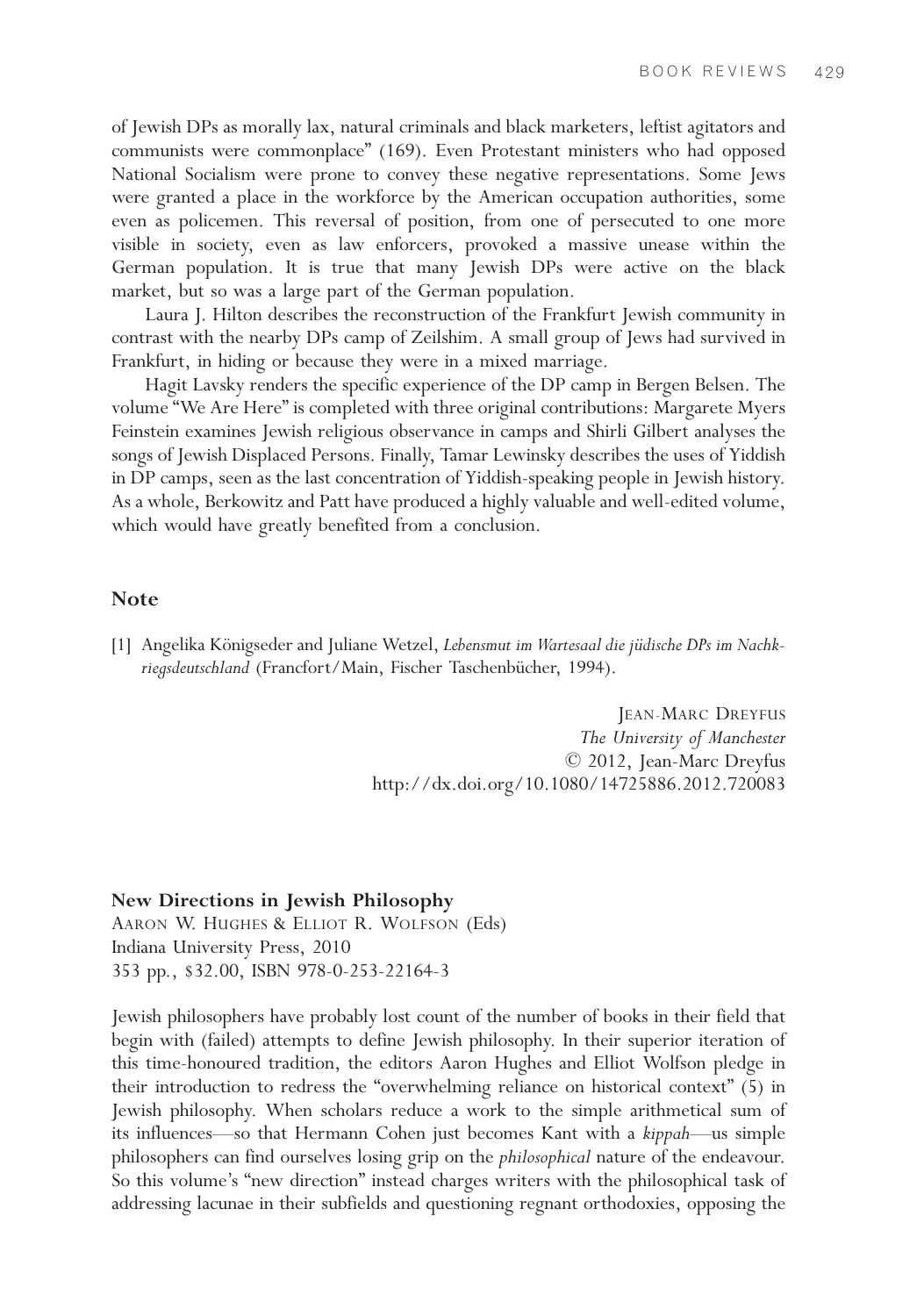reductionist turn that "smother[s] philosophy with philology or historical contexts" (9), and analytic philosophy's "leveling of the particular" (7). What emerges is a fascinating if eclectic volume in terms of style and content.

Mindful that any categorization is somewhat subjective, certain chapters focus primarily on lacunae––Kalman Bland on constructions of animals in medieval Jewish philosophy and Steven Wasserstrom on cross-faith pollination in matters of esotericism––while others concentrate more on questioning orthodoxies, some through relatively traditional means––Dana Hollander's enlightening chapter on Hermann Cohen's affidavit for the Marburg Anti-Semitism trial of 1888 and Michah Gottlieb's excellent piece on Mendelssohn's aesthetics––some in far less conventional terms. Thus, Sergei Dolgopolski develops the concept of "virtuality" to "interrogate the boundaries" (254) between philosophy and Talmud (not the Talmud, for "stripping the Talmud from the the" (278) is key to his development of what he terms a mutual hermeneutics); and Almut Sh. Bruckstein develops a "theory of (Jewish) aesthetics" that "[seeks] a way out of the violent conceptual presuppositions of Oneness through a hermeneutics of the visual field, which allows for a perceptive glance at the simultaneity of differences blurring the boundaries between text and image" (149–50). My need for quotation over paraphrase in these cases is indicative of a defining feature of the volume that will either enchant or exasperate. Contemporary academic philosophy is a contested sphere. There are analytic philosophers who would not spit on a work of continental philosophy if it were on fire, and continental philosophers who feel likewise about their analytic counterparts. As one educated in a narrowly analytic environment who has come to appreciate the continental tradition, I nonetheless crave the clarity of the former even when dealing with the concerns of the latter. So I should admit that I found myself bewildered by these pieces––which will no doubt be highlights for other readers. In justifiably following its remit of questioning traditional boundaries, reading this volume cover to cover is for Jewish philosophers with pretty catholic tastes, so to speak.

The diverse essays do contain certain recurring themes, notably that of aesthetics. Alongside Bruckstein's piece, Gottlieb's study has Mendelssohn arguing for a Hebraic biblical aesthetic built around the "correlating poetic/living script," in opposition to the "alienating plastic/dead letter" Greek aesthetic (327). This aesthetic allows philosophers to re-engage with biblical poetry, presenting us with what Mendelssohn terms "effective knowledge," which though less "clear," is more vivid than intellectual knowledge and enables heart and mind to be brought into harmony. Biblical poetry thus plays a role analogous to that of the ritual law for Mendelssohn, packaging metaphysical truths aesthetically, and in a motivationally attractive manner.

Poetic imagery also features in Elliot Wolfson's argument for a Rosenzweig who has at least an "affinity … to the Jewish esoteric tradition" (93), if not an actual debt to kabbalah itself; a Rosenzweig who in *philosophically* articulating "a foundation for belief in a living concrete God" (91), transgresses the putative boundaries between philosophy and mysticism in the mystical vision with which the Star peaks. While Wolfson questions whether Rosenzweig's project ultimately succeeds, his piece again emphasizes how the poetic nature of language yields a convergence of the visual and verbal, revealing an essential similarity between revelation and poetry.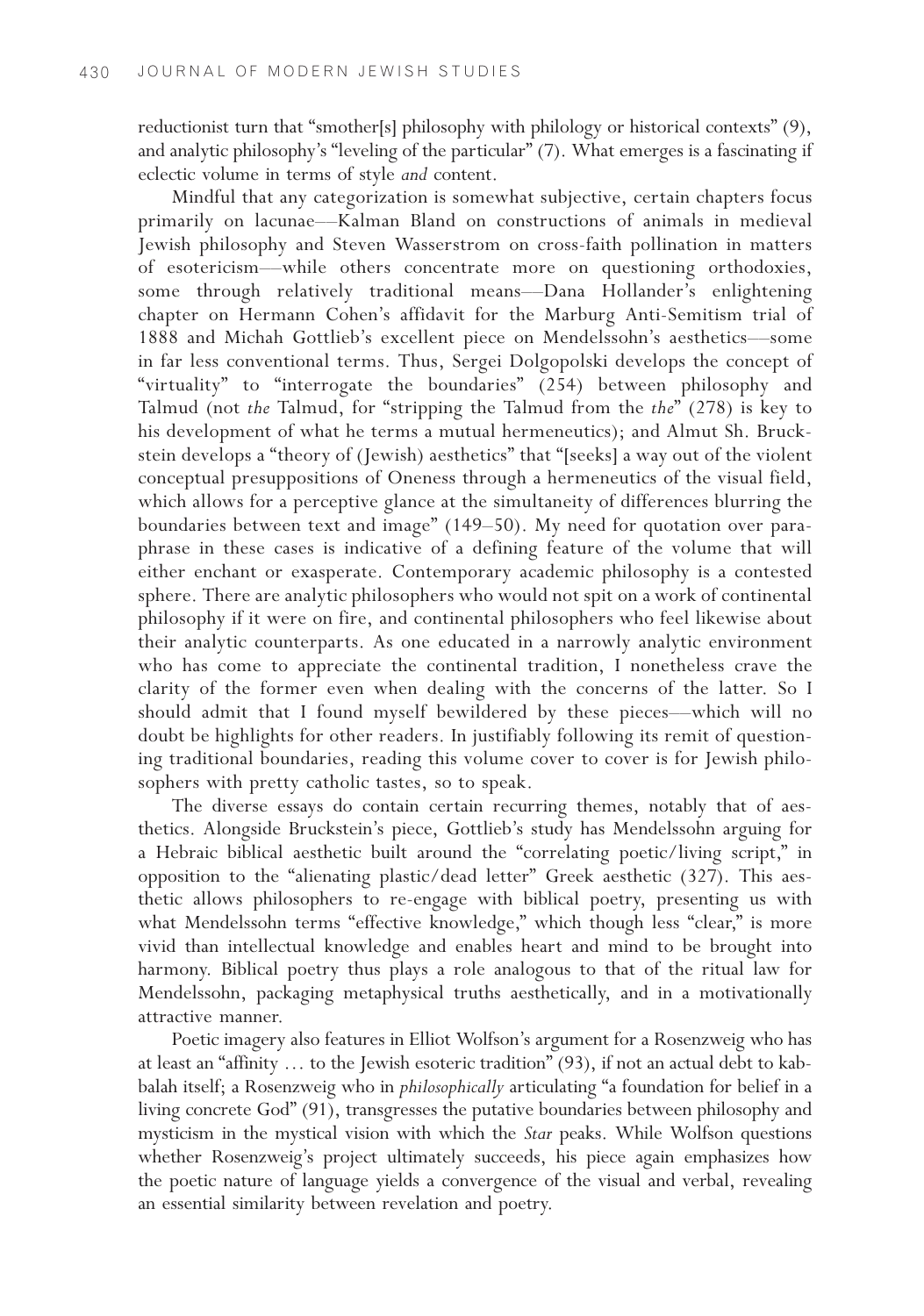Among other highlights, Martin Kavka's piece on Levinas's problematic relationship with the discipline of Jewish philosophy highlights the central tension running through the very discipline of Jewish philosophy and this book. Kavka claims that the constructive nature of Levinas's thought meant that he devoted little time to discussing his forbears in Jewish philosophy so that one cannot straightforwardly map him onto that tradition. Kavka's analysis of essays where Levinas *does* look to the ghosts of Jewish philosophers past reveals how Levinas "misreads" his affinities both to Maimonides and Halevi, exposing "yet another piece of evidence in support of the contention that traditions are constructed. … [W]e assimilate them to ourselves" (42). Kavka argues that this Levinasian relation to the canon of Jewish philosophy authorizes the autonomy and agency of practitioners in the field.

But this, it seems to me, is how Jewish philosophers have always acted. As James Diamond masterfully articulates in his chapter, even Maimonides "engaged in his own variation of midrashic discourse" (288), to generate new meanings out of biblical verses. But Maimonides therefore is as "autonomous" (or not) in relation to the tradition as is Levinas, and ever was it so. The contributors to this collection are doing what Jewish philosophers have traditionally done – interpreting their subject matter in a way that makes best sense of the tradition by their own philosophical lights, though in a sense this is not what Jewish philosophers have always done, since contemporary writers are more self-conscious of the fact that in Judaism "each interpretative venture … is a reenactment of the revelatory experience, albeit from its unique vantage point," as Wolfson writes (96).

The vast majority of the essays here do build on figures from the Jewish philosophical past, and do not read like Levinas's constructive philosophy. In order for this to be Jewish philosophy, such historical engagement is surely necessary and inevitable. But even if the declaration of a new direction is therefore a little overstated, this volume still stakes an important claim for Jewish philosophy. For some, "scholarship" necessitates having an algorithm of transparently articulated rules and methodological prescriptions, which is likely what leads some to acclaim the historical route as more "academic," and causes apoplexy at a statement such as that made by Aaron Hughes––that we gain much philosophically if we "ahistorically, read Saadya using the light supplied by Rosenzweig" (62). But Hughes is correct. This—whatever exactly "this" is—is what philosophers should do. A well-respected philosopher once explained his methodology to me as follows: he reads, he thinks about what he has read, and then he writes what he thinks (which does not obviate the need for specific training and skills). While not every essay will be to the philosophical taste of every philosopher, this volume encourages Jewish philosophers who wish to reclaim their title to do so unapologetically, for which it should be lauded.

> DANIEL RYNHOLD Associate Professor of Modern Jewish Philosophy Yeshiva University © 2012, Daniel Rynhold http://dx.doi.org/10.1080/14725886.2012.720085